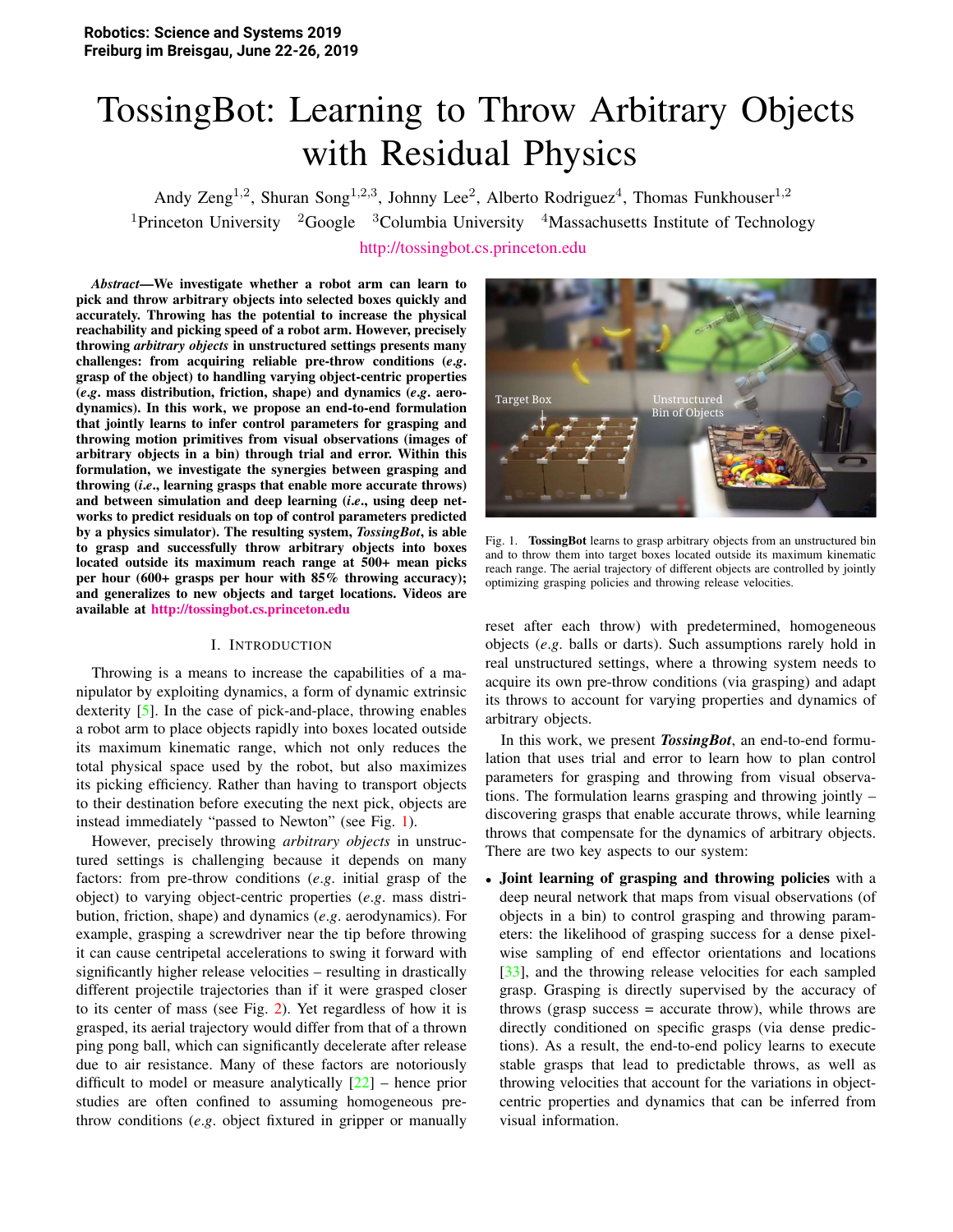

Fig. 2. Projectile trajectories of a thrown ping pong ball (a), screwdriver grasped and thrown by its handle (b), and the same screwdriver grasped and thrown by its shaft (c). The difference between (a) and (b) is largely due to aerodynamics, while the difference between (b) and (c) is largely due to grasping at different offsets from the object's center of mass (near the handle). Our goal is to learn joint grasping and throwing policies that can compensate for these differences to achieve accurate targeted throws.

• Residual learning of throw release velocities  $\delta$  on top of velocities  $\hat{v}$  predicted by a physics controller based on an ideal ballistic motion. The complete controller uses the superposition of the two predictions to obtain a final throwing release velocity  $v = \hat{v} + \delta$ . The physics-based controller uses ballistics to provide consistent estimates of  $\hat{v}$  that generalize well to different landing locations, while the data-driven residuals learn to compensate for objectcentric properties and dynamics. Our experiments show that this hybrid data-driven method, *Residual Physics*, leads to significantly more accurate throws than baseline alternatives.

This formulation enables our system to grasp and throw arbitrary objects reliably into target boxes located outside its maximum reach range at 500+ mean picks per hour (MPPH), and generalizes to new objects and target landing locations.

The primary contribution of this paper is to provide new perspectives on throwing: in particular  $-$  its relationship to grasping, its efficient learning by combining physics with trial and error, and its potential to improve practical real-world picking systems. We provide several experiments and ablation studies in both simulated and real settings to evaluate the key components of our system. We observe that throwing performance strongly correlates with the quality of grasps, and experimental results show that our formulation is capable of learning synergistic grasping and throwing policies for arbitrary objects in real settings. Qualitative results (videos) are available at http://tossingbot.cs.princeton.edu

## **II. RELATED WORK**

Analytical models for throwing. Many previous systems built for throwing  $[22, 10, 23, 29, 31]$  rely on handcrafting or approximating dynamics based on frictional rigid body mechanics, and then optimizing control parameters to execute

a throw such that the projectile (typically a ball) lands at a target location. However, as highlighted in Mason and Lynch  $[22]$ , accurately modeling throwing dynamics is challenging. It requires knowledge of physical properties that are difficult to estimate (e.g. aerodynamics, inertia, coefficients of restitution, friction, shape, mass distribution etc.) for both objects and manipulators. As a result, these model-based systems often observe limited throwing accuracy  $(e.g. 40\%$  success rate in  $[29]$ ), and have difficulty generalizing to changing dynamics over time  $(e.g.$  deteriorating friction on gripper finger contact surfaces from repeated throwing). In our work, we leverage deep learning and self-supervision to compensate for the dynamics that are not explicitly accounted for in contact/ballistic models, and we train our policies online via trial and error so that they can adapt to new situations on the fly  $(e.g., new object)$ and manipulator dynamics).

Learning models for throwing. More recently, learning-based systems for robotic throwing  $[2, 14, 18, 11]$  have also been proposed, which ignore low-level dynamics and directly optimize for task-level success signals  $(e.g., did)$  the projectile land on the target?). These methods have demonstrated better accuracy than those which solely rely only on analytical models, but have two primary drawbacks: 1) limited generalization to new object types (beyond balls, blocks, or darts), and 2) limited pre-throw conditions  $(e.g.,$  human operators are required to manually reset objects and manipulators to match a prescribed initial state before every throw), which makes training from trial and error costly. Both drawbacks prevent their use in real unstructured settings.

In contrast to prior work, we make no assumptions on the physical properties of thrown objects, nor do we assume that the objects are at a fixed pose in the gripper before each throw. Instead, we propose an object-agnostic pick-andthrow formulation that jointly learns to acquire its own prethrow conditions (via grasping) while learning throwing control parameters that compensate for varying object properties and dynamics. The system learns from scratch through selfsupervised trial and error, and resets it own training so that human intervention is kept at a minimum.

Learning residual models and policies. Our approach to data-efficient learning, *Residual Physics*, falls under a broader category of hybrid controllers  $[1, 26]$  that leverage both 1) analytical models to provide initial estimates of control parameters, and 2) learned residuals on top of those estimates to compensate for unknown dynamics (see Fig. 3d). In contrast to prior work on learning residuals on predictions of future states for model-based control  $\begin{bmatrix} 3 \\ 17 \end{bmatrix}$  or data-augmented models  $[9, 15]$ , we instead directly learn the residuals on control parameters (i.e., action space) with deep networks. This approach provides a wider range of data-driven corrections that can compensate for noisy observations as well as dynamics that are not explicitly modeled. These benefits are also observed in concurrent work on residual reinforcement learning [16, 30] in block-assembly and object manipulation tasks.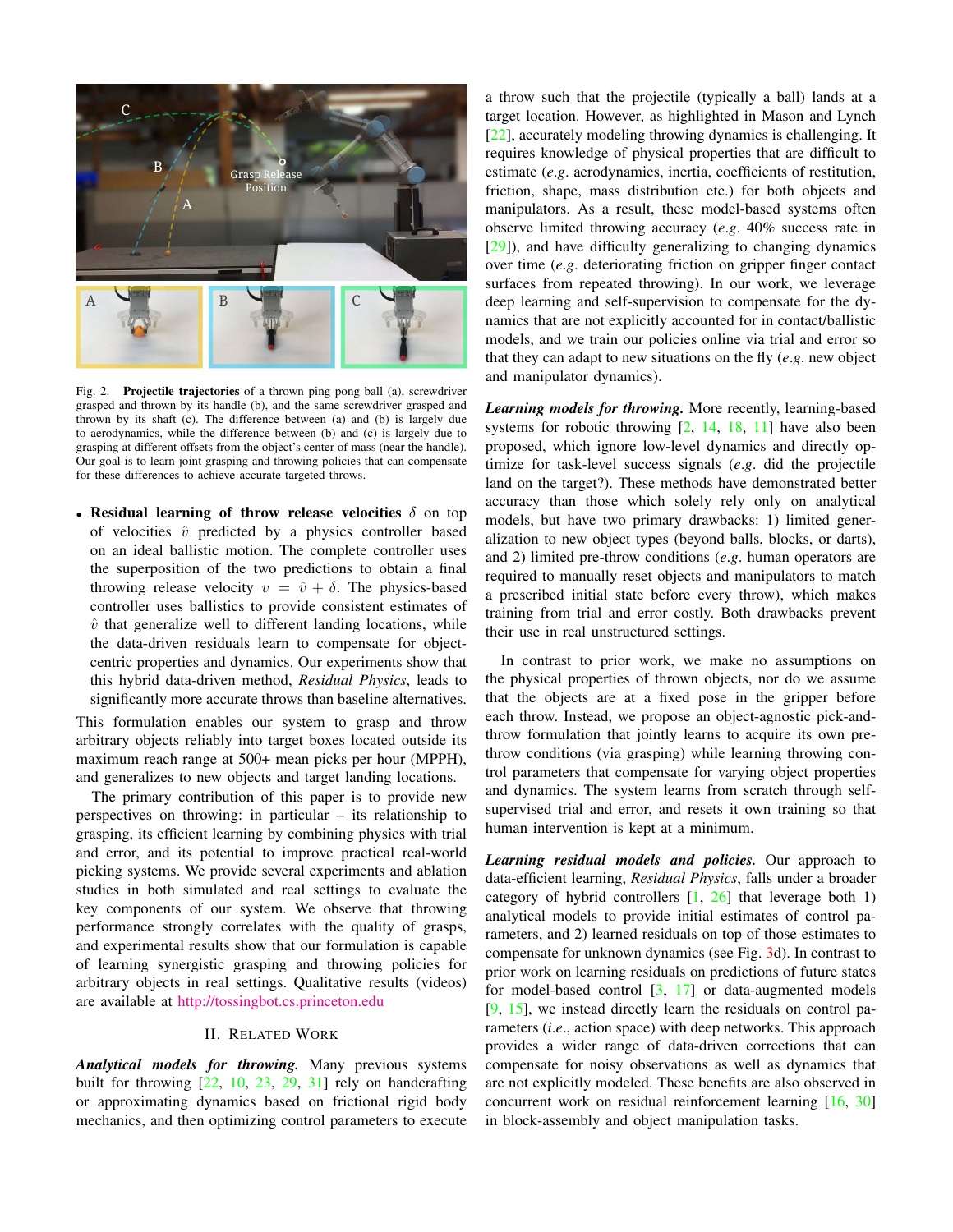

Fig. 3. Learning residual models and policies: (a) analytical solutions that determine action  $\alpha$  from state  $s$ ; (b) data-driven policies that learn the direct mapping from states to actions; (c) hybrid models that combine analytical models with learning to predict future states  $s_{t+1}$ ; (d) hybrid policies (like ours) that combine analytical solutions with learning to determine action  $a$ .

#### **III. METHOD OVERVIEW**

TossingBot consists of a neural network  $f(I, p)$  that takes as input a visual observation  $I$  of objects in a bin and the 3D position of a target landing location  $p$ , and outputs a prediction of parameters  $\phi_g$  and  $\phi_t$  used by two motion primitives for grasping and throwing respectively (see Fig. 4). The learning objective is to optimize the predictions of parameters  $\phi_q$ and  $\phi_t$  such that executing the grasping primitive using  $\phi_g$ followed by the throwing primitive using  $\phi_t$  results in an object (observed in  $I$ ) landing on  $p$  at each time-step.

The network  $f$  consists of three parts: 1) a perception module that accepts visual input  $I$  and outputs a spatial feature representation  $\mu$ ; this is shared as input into 2) a grasping module that predicts  $\phi_q$  and 3) a throwing module that predicts  $\phi_t$ . f is trained end-to-end through self-supervision from trial and error by tracking the ground truth landing positions of thrown objects. The following subsections provide an overview of these three modules, while the next two sections delve into details of the most novel aspects of the system.

## A. Perception Module: Learning Visual Representations

We represent the visual input  $I$  as an RGB-D heightmap image of the workspace *(i.e.*, a bin of objects). To compute this heightmap, we capture RGB-D images from a fixedmount camera, project the data onto a 3D point cloud, and orthographically back-project upwards in the gravity direction to construct a heightmap image representation with both color (RGB) and height-from-bottom (D) channels. The RGB and D channels are normalized (mean-subtracted and divided by standard deviation) so that learned convolutional filters can be shared across the two modalities.

The edges of the heightmaps are defined with respect to the boundaries of the robot's picking workspace. In our experiments, this area covers a  $0.9 \times 0.7$ m tabletop surface, on top of which we place a bin of objects. Our heightmaps have a pixel resolution of  $180 \times 140$ , hence each pixel  $i \in I$ represents a  $5\times 5$ mm vertical column of 3D space in the robot's workspace. Using its height-from-bottom value, each pixel thereby corresponds to a unique 3D location in the robot's workspace. The input  $I$  is fed into the perception network, a 7-layer fully convolutional residual network  $[4, 13, 19]$ (interleaved with 2 layers of spatial  $2 \times 2$  max-pooling), which outputs a spatial feature representation  $\mu$  of size  $45 \times 35 \times 512$ that is then fed into the grasping and throwing modules.

## B. Grasping Module: Learning Parallel-jaw Grasps

The grasping module consists of a grasping network that predicts the probability of grasping success for a predefined grasping primitive across a dense pixel-wise sampling of end effector locations and orientations in I.

Grasping primitive. The grasping primitive takes as input parameters  $\phi_g = (x, \theta)$  and executes a top-down parallel-jaw grasp centered at a 3D location  $x = (x_x, x_y, x_z)$  oriented  $\theta^{\circ}$  around the gravity direction. During execution, the open gripper approaches  $x$  along the gravity direction until the 3D position of the middle point between the gripper fingertips meets  $x$ , at which point the gripper closes, and lifts upwards 10cm. This primitive is open-loop, with robot arm motion planning executed using a stable, collision-free IK solver  $[8]$ . Grasping network. The grasping network is a 7-layer fully convolutional residual network  $[4, 13, 19]$  (interleaved with 2 layers of spatial bilinear  $2 \times$  upsampling). This accepts the visual feature representation  $\mu$  as input, and outputs a probability map  $Q<sub>q</sub>$  with the same image size and resolution as that of the input heightmap *I*. Each value of a pixel  $q_i \in Q_q$ represents the predicted probability of grasping success (i.e., grasping affordance) when executing a top-down parallel-jaw grasp centered at the 3D location of  $i \in I$  with the gripper oriented horizontally with respect to the heightmap I.

As in  $[34, 33]$ , we account for different grasping angles by rotating the input heightmap by 16 orientations (multiples of  $22.5^{\circ}$ ) before feeding into the network. The pixel with the highest predicted probability among all 16 maps determines the parameters  $\phi_q = (x, \theta)$  for the grasping primitive to be executed: the 3D location of a pixel determines the grasping position  $x$ , and the orientation of the heightmap determines grasping angle  $\theta$ . This visual state and action representation has been shown to provide sample efficiency when used in conjunction with fully-convolutional action-value functions for grasping and pushing  $[33, 34]$ . Each pixel-wise prediction shares convolutional features for all grasping locations and orientations *(i.e., translation and rotation equivariance)*.

#### C. Throwing Module: Learning Throwing Velocities

The goal of the throwing module is to predict the release position and velocity of a predefined throwing primitive for each possible grasp (over the dense pixel-wise sampling of end effector locations and orientations in  $I$ ).

**Throwing primitive.** The throwing primitive takes as input parameters  $\phi_t = (r, v)$  and executes an end effector trajectory such that the mid-point between the gripper fingertips reaches a desired release position  $r = (r_x, r_y, r_z)$  and velocity  $v = (v_x, v_y, v_z)$ , at which point the gripper opens and releases the object. During execution, the robot arm curls inwards while grasping onto an object, then uncurls outward at high speed, releasing the object at the desired position and velocity.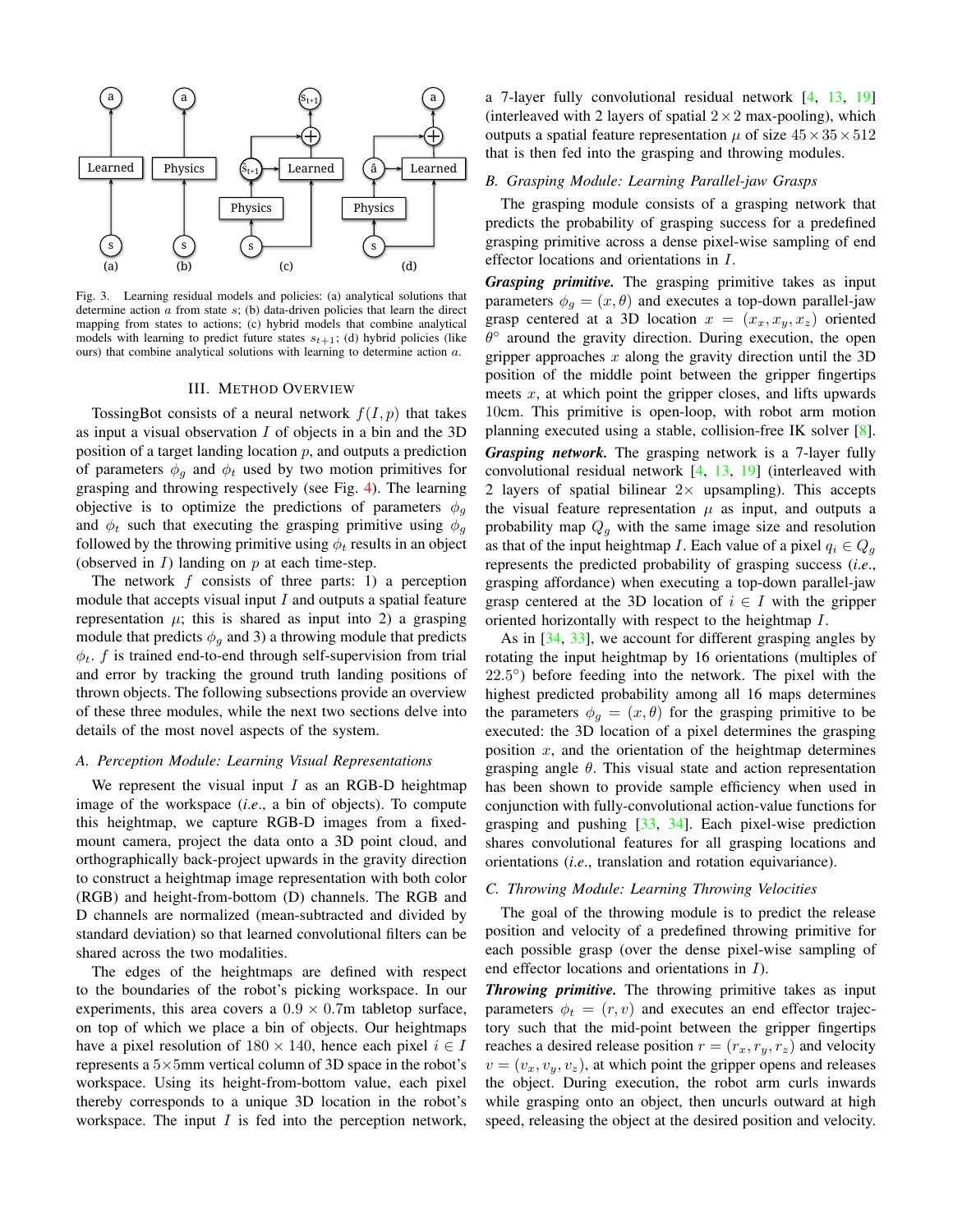

 $Fig. 4$ **Overview.** An RGB-D heightmap of the scene is fed into a perception module to compute spatial features  $\mu$ . In parallel, target location p is fed into a physics-based controller to provide an initial estimate of throwing release velocity  $\hat{v}$ , which is concatenated with  $\mu$  then fed into grasping and throwing modules. Grasping module predicts probability of grasp success for a dense pixel-wise sampling of horizontal grasps, while throwing module outputs dense prediction of residuals (per sampled grasp), which are added to  $\hat{v}$  to get final predictions of throwing release velocities. We rotate input heightmaps by 16 orientations to account for 16 grasping angles. Robot executes the grasp with the highest score, followed by a throw using its corresponding predicted velocity.

Throughout this motion, the gripper is oriented such that the axis between the fingertips is orthogonal to the plane of the intended aerial trajectory. In our system, the direction of curling/uncurling aligns with  $(v_x, v_y)$ . Fig. 2 visualizes this motion primitive and its end effector trajectory. The throwing primitive is executed after each successful grasp attempt (checked by thresholding the distance between fingertips).

**Planning the release position.** In most real-world settings, only a handful of release positions are accessible by the robot for throwing. So for simplicity in our system, we directly derive the release position  $r$  from the given target landing location  $p$  using two assumptions: 1) the aerial trajectory of a projectile is linear on the xy-horizontal-plane and in the same direction as  $v_{x,y} = (v_x, v_y)$ . In other words, we assume that the forces of aerodynamic drag *orthogonal* to  $v_{x,y}$  are negligible. This is not to be confused with the primary forces of drag that exist in *parallel* to  $v_{x,y}$ , which our system will learn to compensate. We also assume 2) that  $\sqrt{r_x^2 + r_y^2}$  is at a fixed distance  $c_d$  from the robot base origin, and that  $r_z$  is at a fixed constant height  $c_h$ . Formally, these constraints can be written as:  $(r_{x,y} - p_{t_{x,y}}) \times v_{x,y} = 0$  and  $\sqrt{r_x^2 + r_y^2} = c_d$ and  $r_z = c_h$ . In our experiments, we select constant values of  $c_h$  and  $c_d$  such that all release positions are accessible by the robot:  $c_h = 0.04$ m and  $c_d = 0.7$ m in simulation, and  $c_h = 0.02$ m and  $c_d = 0.76$ m in real settings.

Planning the release velocity. Given a target landing location  $p$  and release position  $r$ , there could be multiple solutions of the release velocity  $v$  for which the object lands on  $p$ . To remove this ambiguity, we further constrain the direction of v to be angled  $45^{\circ}$  upwards in the direction of p. Formally, this constraint can be defined as  $||v_{x,y}|| = v_z$ . Under all the aforementioned constraints, the only unknown variable for throwing is  $||v_{x,y}||$ , which represents the magnitude of the final release velocity. As we show in Sec. VIII-C of the appendix, changing  $||v_{x,y}||$  and r is sufficient to cover the space of all possible projectile landing locations. In the following section, we describe how the throwing module predicts  $||v_{x,y}||$ .

## IV. LEARNING RESIDUAL PHYSICS FOR THROWING

A key aspect of TossingBot's throwing module is that it learns to predict a residual  $\delta$  on top of the estimated release velocity  $\|\hat{v}_{x,y}\|$  from a physics-based controller (*i.e.*, ballistic equations of projectile motion), then uses the superposition of the two predictions to compute a final release velocity  $||v_{x,y}|| = ||\hat{v}_{x,y}|| + \delta$  for the throwing primitive. Conceptually, this enables our models to leverage the advantages of physicsbased controllers (e.g. generalization via analytical models), while still maintaining the capacity (via data-driven residual  $\delta$ ) to account for aerodynamic drag and offsets to the realworld projectile velocity (conditioned on the grasp), which are otherwise not analytically modeled. Our experiments in Sec. VI show that this approach, a.k.a. Residual Physics, yields significant improvements in both accuracy and generalization of throwing arbitrary objects compared to baseline alternatives: e.g. using only the physics-based controller (Fig. 3a), or directly training f to regress  $||v_{x,y}||$  (Fig. 3b).

Physics-based controller. The physics-based controller uses the standard equations of linear projectile motion, by assuming a grasp on the center of mass of the object, to analytically solve back for the release velocity  $\hat{v}$  given the target landing location  $p$  and release position  $r$  of the throwing primitive:  $p = r + \hat{v}t + \frac{1}{2}at^2$ . This controller assumes that the aerial trajectory of the projectile moves along a ballistic path affected only by gravity, which imparts a downward acceleration  $a_z =$  $-9.8$ m/s<sup>2</sup>.

We also provide the estimated physics-based release velocity  $\hat{v}$  as input into both the grasping and throwing networks by concatenating the visual feature representation  $\mu$  with a  $k$ channel image ( $k = 128$ ) where each pixel holds the value of  $\hat{v}$ , repeated across channels. Providing  $\hat{v}$  as input enables our grasping and throwing predictions to be conditioned on  $\hat{v}$  – *i.e.*, larger values of  $\hat{v}$  for farther target locations can lead to a different set of effective grasps.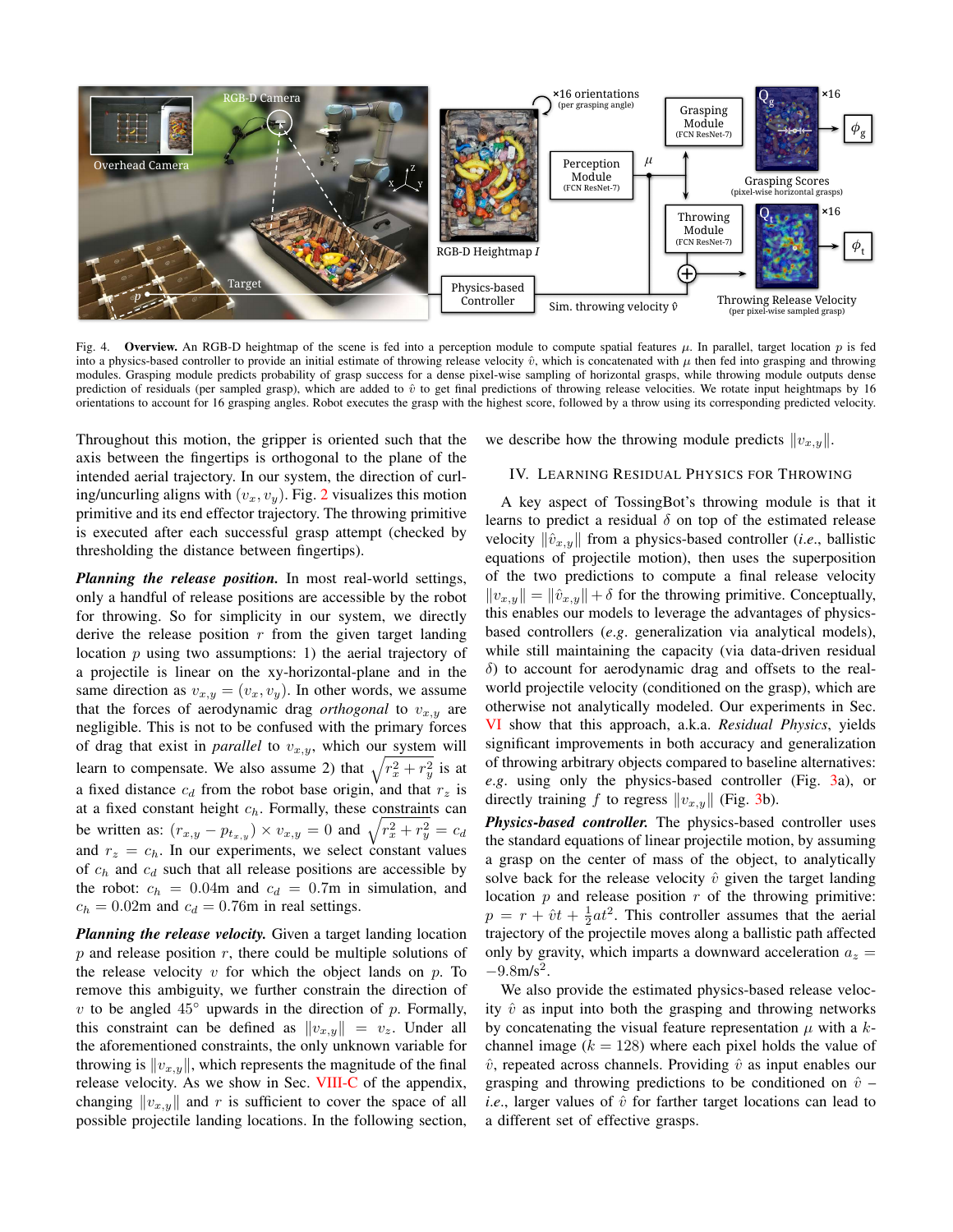This physics-based controller has several advantages in that it provides a closed-form solution, generalizes well to new landing locations  $p$ , and serves as a consistent approximation for  $v$ . However, it also relies on several assumptions that do not generally hold. First, it assumes that the effects of aerodynamic drag are negligible. However, as we show in our experiments in Fig. 2, the aerial trajectory for lightweight objects like ping pong balls can be substantially influenced by drag. Second, it assumes that the gripper release velocity  $v$  directly determines the velocity of the projectile. This is not true since the object is often not grasped at the center of mass, nor is the object completely immobilized by the grasp prior to release. For example, as illustrated in Fig. 2, a screwdriver picked up by the shaft can be flung forward with a significantly higher velocity than the gripper release velocity due to centripetal forces, resulting in a farther aerial trajectory.

**Estimating residual release velocity.** To compensate for the shortcomings of the physics-based controller, the throwing module includes a throwing network that predicts a residual  $\delta$  on top of the estimated release velocity  $\|\hat{v}_{x,y}\|$  for each possible grasp. The throwing network is a 7-layer fully convolutional residual network  $[13]$  interleaved with 2 layers of spatial bilinear  $2 \times$  upsampling that accepts the visual feature representation  $\mu$  as input, and outputs an image  $Q_t$  with the same size and resolution as that of the input heightmap  $I$ .  $Q_t$  has a pixel-wise one-to-one spatial correspondence with I, thus each pixel in  $Q_t$  also corresponds one-to-one with the pixel-wise probability predictions of grasping success  $q_i \in Q_q$ (for all possible grasps using rotating input  $I$ ). Each pixel in  $Q_t$  holds a prediction of the residual value  $\delta_i$  added on top of the estimated release velocity  $\|\hat{v}_{x,y}\|$  from a physicsbased controller, to compute the final release velocity  $v_i$  of the throwing primitive after executing the grasp at pixel  $i$ . The better the prediction of  $\delta_i$ , the more likely the grasped and thrown object will land on the target location  $p$ .

#### V. JOINTLY LEARNING GRASPING AND THROWING

Our full network  $f$  (including the perception, grasping, and residual throwing modules) is trained end-to-end using the following loss function:  $\mathcal{L} = \mathcal{L}_q + y_i \mathcal{L}_t$ , where  $\mathcal{L}_q$  is the binary cross-entropy error from predictions of grasping success:

$$
\mathcal{L}_g = -(y_i \log q_i + (1 - y_i) \log(1 - q_i))
$$

and  $\mathcal{L}_t$  is the Huber loss from its regression of  $\delta_i$  for throwing:

$$
\mathcal{L}_t = \begin{cases} \frac{1}{2} (\delta_i - \bar{\delta}_i)^2, \text{for } |\delta_i - \bar{\delta}_i| < 1\\ |\delta_i - \bar{\delta}_i| - \frac{1}{2}, \text{ otherwise.} \end{cases}
$$

where  $y_i$  is the binary ground truth grasp success label and  $\delta_i$ is the ground truth residual label. We use an Huber loss  $[12]$ instead of an MSE loss for regression since we find that it is less sensitive to inaccurate outlier labels. We pass gradients only through the single pixel  $i$  on which the grasping primitive was executed. All other pixels backpropagate with 0 loss. More training details in Sec. VIII-A of the appendix.

Training via self-supervision. We obtain our ground truth training labels  $y_i$  and  $\delta_i$  through trial and error. At each training step, the robot captures RGB-D images to construct visual input I, performs a forward pass of  $f(I, p)$  to make a prediction of primitive parameters  $\phi_g$  and  $\phi_t$ , executes the grasping primitive using  $\phi_g$ , then executes the throwing primitive using  $\phi_t$ . We obtain ground truth grasp success labels  $y_i$  by one of two ways:

- 1. Success after grasping, by checking the distance between gripper fingertips after the grasping primitive.
- 2. Success after throwing, by checking the binary signal of whether or not a throw lands in the correct box.

As we show in Sec. VI-E, supervising grasps by the accuracy of throws eventually leads to more stable grasps and better overall throwing performance, since the grasping policy learns to favor grasps that lead to successful throws. After each throw, we measure the object's actual landing location  $\bar{p}$  using a calibrated overhead RGB-D camera to detect changes in the landing zone before and after the throw. Regardless of where the object lands, its actual landing location  $\bar{p}$  and the executed release velocity  $v$  is recorded and saved to the experience replay buffer as a training sample, with which we obtain the ground truth residual label  $\delta_i = ||v_{x,y}|| - ||\hat{v}_{x,y}||_{\bar{p}}$ .

In experiments in Sec. VI, we train our models by selfsupervision with the same procedure:  $n$  objects are randomly dropped into the  $0.9 \times 0.7$ m workspace in front of the robot. The robot performs data collection until the workspace is void of objects, at which point  $n$  objects are again randomly dropped into the workspace. In simulation  $n = 12$ , while in real-world experiments  $n = 80+$ . In our real-world setup, the landing zone (on which target boxes are positioned) is slightly titled at a 15° angle adjacent to the bin. When the workspace is void of objects, the robot lifts the bottomless boxes such that the objects slide back into the bin. In this way, human intervention is kept at a minimum during the training process.

## VI. EVALUATION

We execute a series of experiments in simulated and real settings to evaluate the learned grasping and throwing policies. The goal of the experiments are four-fold: 1) to evaluate the overall accuracy and efficiency of our pick-and-throw system on arbitrary objects, 2) to test its generalization to new objects and target locations unseen during training, 3) to investigate how learned grasps can improve the accuracy of subsequent throws, and 4) to compare our proposed method based on Residual Physics to other baseline alternatives.

**Evaluation metrics** are 1) grasping success: the  $\%$  rate which an object remains in the gripper after executing the grasping primitive (by measuring distance between fingertips), and 2) throwing success: the  $%$  rate which a thrown object lands in the intended target box (tracked by an overhead camera).

#### A. Experimental Setup

We evaluate each policy on its ability to grasp and throw various objects into 12 boxes located outside a UR5 robot arm's maximum reach range (as shown in Fig. 1). Specifically, the task is to pick objects from a cluttered bin and stow them uniformly into the boxes such that all boxes have the same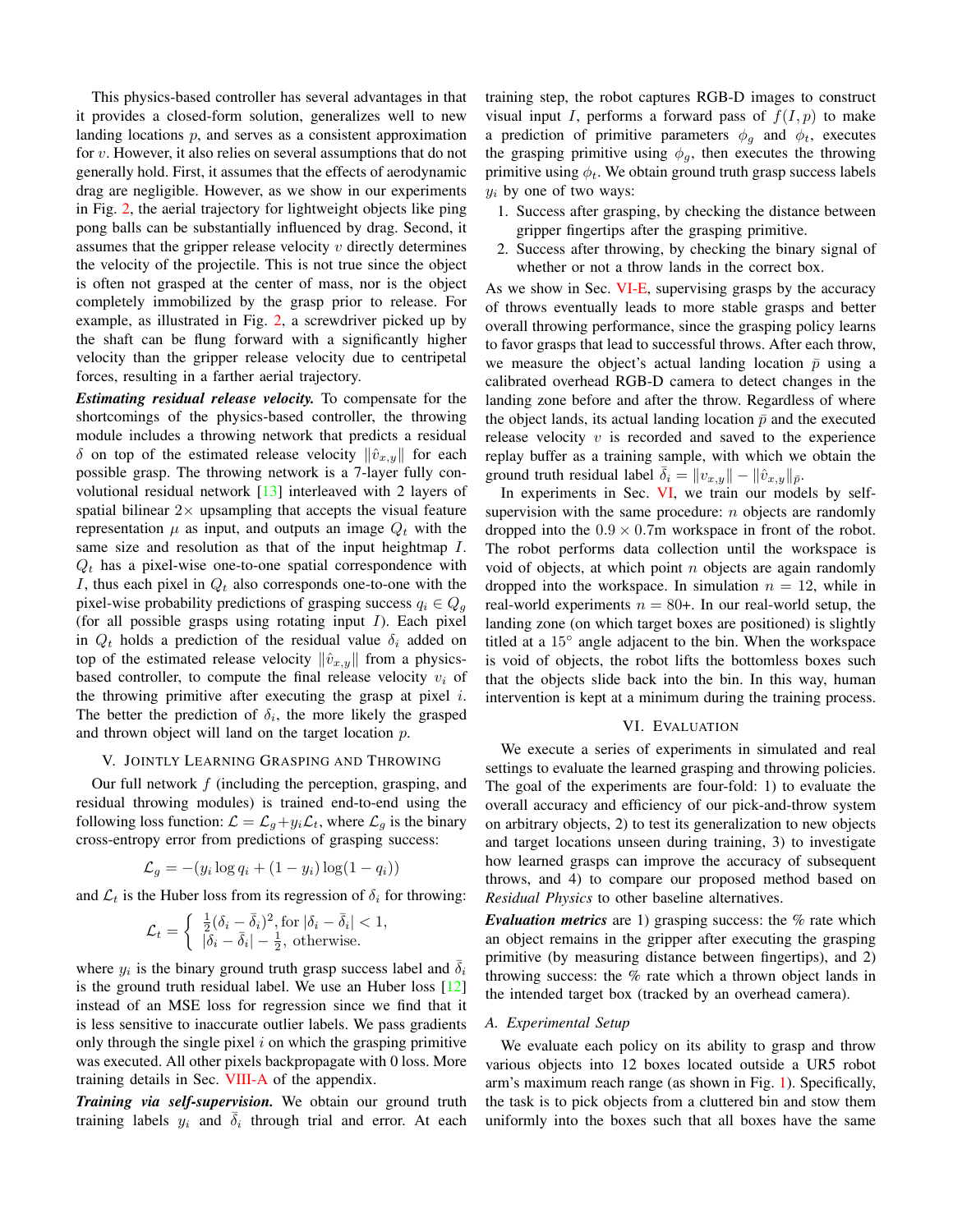

Fig. 5. Objects used in simulated (top) and real (bottom) experiments, split by training objects (left) and unseen testing objects (right). The center of mass of each simulated object is indicated with a red sphere (for illustration).

number of objects, regardless of object type. Since boxes are located *outside* the robot's reach range, throwing is necessary to succeed in the task. Each box is 20cm tall with a  $25 \times 15$ cm opening. The middle of the top opening of each box is used as the input target landing position p to the formulation  $f(I, p)$ . **Simulation setup.** The simulation environment is built using PyBullet  $[6]$  (appendix Fig. 9). We use 8 different objects: 4 seen during training and 4 unseen for testing. Training objects are chosen in order of increasing difficulty: 4cmdiameter ball,  $4 \times 4 \times 4$ cm cube, 3cm-diameter 16cm-long rod, and a 16cm-long hammer (union of 2cm-diameter 12cmlong rod with  $10 \times 4 \times 2.5$ cm block). Throwing difficulty is determined by how much an object's projectile trajectory changes depending on its initial grasp and center of mass (CoM). For example, the trajectory of the ball is mostly agnostic to grasp location and orientation, while both rod (CoM in middle) and hammer objects (CoM between handle and shaft) can have drastically different projectile trajectories depending on the grasping point. Objects are illustrated in Fig.  $5$  – their CoMs indicated with a red sphere. Multiple copies of each object (12 in total) are randomly colored and dropped into the bin during training and testing.

Although simulation provides a consistent and controlled environment for fair ablative analyses, the simulated environment does not account for aerodynamics, and as a result, performance in simulation does not necessarily reflect the performance in the real world. Therefore we also provide quantitative experiments on a real system.

**Real-world setup.** We use a UR5 arm with an RG2 gripper to pick and throw a collection of 80+ different toy blocks, fake fruit, decorative items, and office objects (see Fig. 5). For perception data, we capture  $640 \times 480$  RGB-D images using a calibrated Intel RealSense D415 statically mounted overlooking the bin of objects from the side. The camera is localized with respect to the robot base using an automatic calibration procedure from  $[33]$ . A second RealSense D415 is mounted above the boxes looking downwards to track landing locations of thrown objects by measuring changes between images captured before and after executed throws.

#### **B.** Baseline Methods

**Residual-physics** denotes our approach described in Sec. III. Since there are no comparable available algorithms that can learn joint grasping and throwing policies, we compare our approach to three baselines based on variations of the proposed method:

**Regression** is a variant of our approach where the throwing network is trained to directly regress the final release velocity v, instead of the residual  $\delta$ . Specifically, each pixel in the output  $Q_t$  of the throwing network holds a prediction of the final release velocity  $||v_{x,y}||$  for the throwing primitive. The physics-based controller is removed from this baseline, but in order to ensure a fair comparison, we concatenate the visual features  $\mu$  with the xy-distance d between the target landing location and release position (*i.e.*,  $d = ||r_{x,y} - p_{t_{x,y}}||$ ) before feeding into the grasping and throwing networks. Conceptually, this variant of our approach is forced to learn physics from scratch instead of bootstrapping on physics-based control.

Physics-only is also a variant of our approach where the throwing network is removed and completely replaced by velocity predictions made by the physics-based controller. In other words, this variant only learns grasping and uses physics for throwing (without learning a residual).

**Regression-pretrained-on-physics** is a version of **Regression** that is pre-trained on release velocity predictions  $\hat{v}$  made by the physics-based controller described in Sec. III-C. The shorthand name for this method is **Regression-PoP**.

We also provide a *Human-baseline*, which measures the performance of 15 untrained participants performing the task. More details in Sec. VIII-D of the appendix.

#### C. Baseline Comparisons

In simulated and real settings, we train our models via trial and error for 15,000 steps, then test each model for 1,000 steps and report their average grasping and throwing success rates. **Simulation results** are reported in Table I and  $II$ . Each column of the table represents a different set of test objects e.g., "Hammers" is a set of  $n$  hammers, "Seen" is a mixed set of objects seen during training, "Unseen" is a mixed set of objects not seen during training.

The throwing results in Table I indicate that learning residuals (Residual-physics) on top of a physics-based controller provides the most accurate throws. Physics-only performs competitively in simulation, where the environment is void of aerodynamics and unstable contact dynamics, but falls short of performance in comparison to Residual-physics – particularly for difficult objects like rods or hammers of which the grasping offsets from CoM can significantly change projectile trajectories. We also observe that regression pre-trained on physics (Regression-PoP) always consistently outperforms regression alone. On the other hand, the results in Table  $\rm{II}$  show that grasping performance remains roughly the same across all methods. All policies experience moderately lower grasping and throwing success rates for unseen testing objects.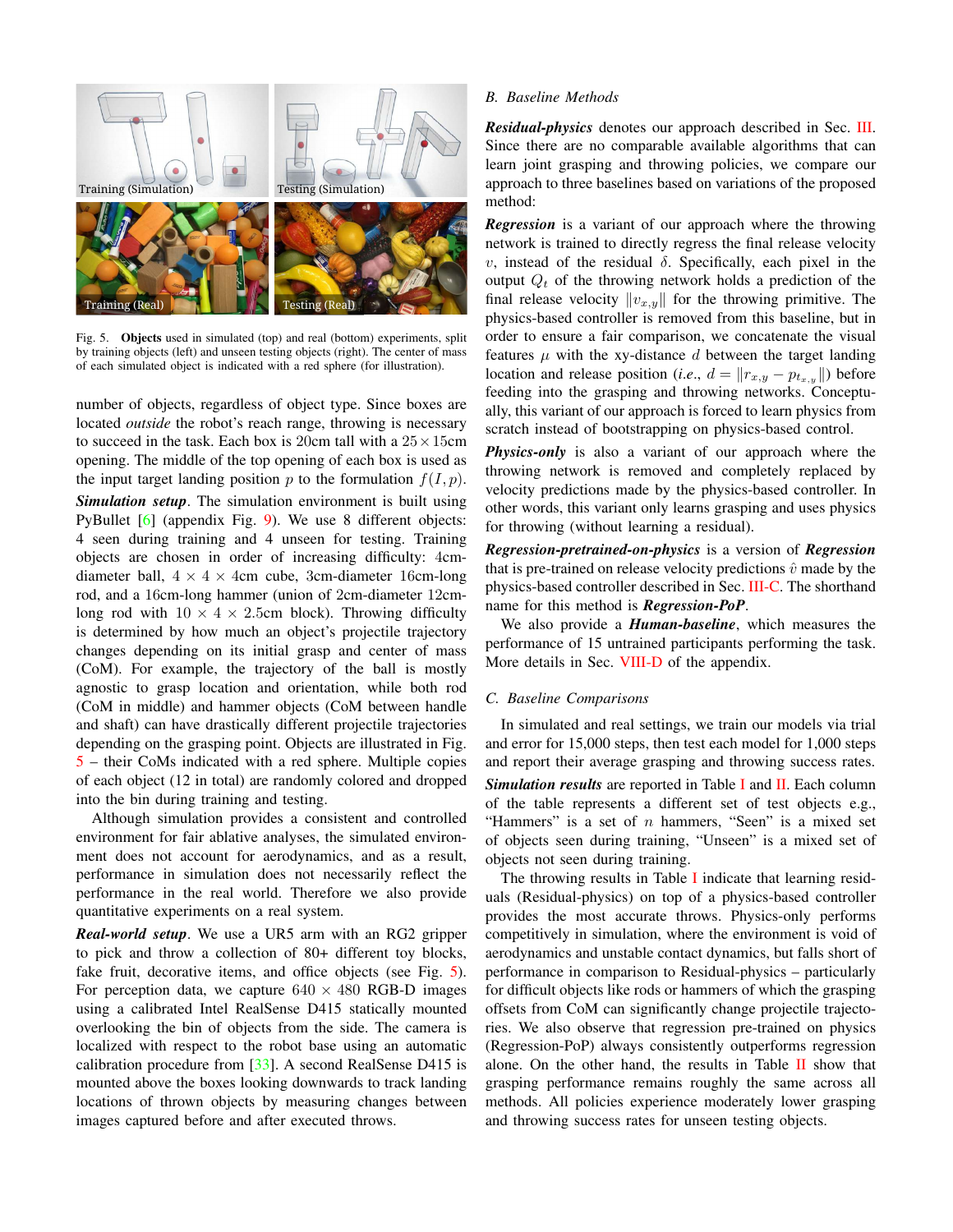**TABLE I** THROWING PERFORMANCE IN SIMULATION (MEAN %)

| Balls |      |      |      |      |                                |
|-------|------|------|------|------|--------------------------------|
| 70.9  | 48.8 | 37.5 | 32.8 | 41.8 | 28.4                           |
| 96.1  | 73.5 | 52.8 | 47.8 | 56.2 | 35.0                           |
| 98.6  | 83.5 | 77.2 | 70.4 | 82.6 | 50.0                           |
| 99.6  | 86.3 | 86.4 | 81.2 | 88.6 | 66.5                           |
|       |      |      |      |      | Cubes Rods Hammers Seen Unseen |

**TABLE II GRASPING PERFORMANCE IN SIMULATION (MEAN %)** 

| Method           | Balls | Cubes |      | Rods Hammers Seen |      | Unseen |
|------------------|-------|-------|------|-------------------|------|--------|
| Regression       | 99.4  | 99.2  | 89.0 | 87.8              | 95.6 | 69.4   |
| Regression-PoP   | 99.2  | 98.0  | 89.8 | 87.0              | 96.4 | 70.6   |
| Physics-only     | 99.4  | 99.2  | 87.6 | 85.2              | 96.6 | 64.0   |
| Residual-physics | 98.8  | 99.2  | 89.2 | 84.8              | 96.0 | 74.6   |



Fig. 6. Our method (Residual-physics) outperforms baseline alternatives in terms of throwing success rates in simulation on the Hammers object set.

Fig. 6 plots the average throwing performance of all baseline methods over training steps on the hardest object set: hammers. Throwing performance is measured by throwing success rates over the last  $j = 1,000$  attempts. Numbers reported at earlier training steps (*i.e.*, iteration  $i < j$ ) in Fig. 6 are weighted by  $\frac{i}{4}$ . The plot shows that as soon as the performance of Physics-only begins to asymptote, Residual-physics starts to outperform Physics-only by learning residual throwing velocities that compensate for grasping offsets from the object CoM.

**Real-world results** are reported in Table III on seen and unseen object sets. The results show that Residual-physics continues to provide more accurate throws than the baseline methods. Most notably, in contrast to simulation, Physics-only does not perform as competitively to Residual-physics in the real-world. This is likely because the ballistic model used by Physics-only does not account for the unmodelled and uncertain contactand aero-dynamics in the real world. Residual-physics can compensate for them in one of two ways: Either improving the model, or avoiding regions of the model that are not predictable. This allows to maintain a throwing accuracy above 80% for both seen and unseen objects. Interestingly, our system also seems to exceed the average performance of an untrained human.

**TABLE III** GRASPING AND THROWING PERFORMANCE IN REAL (MEAN %)

|                  | Grasping |        | Throwing |                 |  |
|------------------|----------|--------|----------|-----------------|--|
| Method           | Seen     | Unseen | Seen     | Unseen          |  |
| Human-baseline   |          |        |          | $80.1 \pm 10.8$ |  |
| Regression-PoP   | 83.4     | 75.6   | 54.2     | 52.0            |  |
| Physics-only     | 85.7     | 764    | 61.3     | 58.5            |  |
| Residual-physics | 86.9     | 73.2   | 84.7     | 82.3            |  |

| <b>TABLE IV</b>                           |  |
|-------------------------------------------|--|
| PICKING SPEED VS STATE-OF-THE-ART SYSTEMS |  |

| System                   | Mean Picks Per Hour (MPPH) |
|--------------------------|----------------------------|
| Cartman $[24]$           | 120                        |
| Dex-Net 2.0 [20]         | 250                        |
| <b>FC-GO-CNN [27]</b>    | 296                        |
| Dex-Net 4.0 [21]         | 312                        |
| TossingBot (w/ Placing)  | 432                        |
| TossingBot (w/ Throwing) | 514                        |

## D. Pick-and-Place Efficiency

Throwing enables our system (TossingBot) to achieve picking speeds of 514 mean picks per hour (MPPH), where 1  $pick = successful grasp$  and accurate throw. Specifically, the system performs 608 grasps per hour, and achieves 84.7% throwing accuracy, yielding 514 MPPH. In Table IV, we compare against other state-of-the-art picking systems found in literature: Cartman [24], Dex-Net 2.0 [20], FC-GO-CNN  $[27]$ , Dex-Net 4.0  $[21]$ , and a variant of TossingBot that places objects into a box 0.8m away from the bin without throwing. This is not a like-for-like comparison, since throwing is only practical for certain types of objects  $(e.g.$  not eggs), and placing is only practical for limited distance ranges. Yet, the results suggest that throwing may be useful to improve the overall MPPH in some applications.

#### E. Learning Stable Grasps for Throwing

We next investigate the importance of supervising grasps with the accuracy of throws. To this end, we train two variants of Residual-physics: 1) grasping network supervised by accuracy of throws  $(i.e.,)$  grasp success = object landed on target), and 2) grasping network supervised by checking grasp width after grasping primitive  $(i.e.,$  grasp success = object in gripper). We plot their grasping and throwing success rates over training steps in Fig. 7 on the hammer object set.

The results indicate that throwing performance significantly improves when grasping is supervised by the accuracy of throws. This not only suggests that the grasping policies are capable of learning to execute the subset of grasps that lead to more predictable throws, but also indirectly that throwing accuracy is strongly influenced by the quality of grasps. Interestingly, the results also show that grasping performance slightly increases when supervised by the accuracy of throws.

We also investigate the quality of learned grasps by visualizing 2D histograms of successful grasps, mapped directly on the hammer object in Fig.  $\delta$ . To create this visualization from simulation, we record each grasping position by saving the 3D location (with respect to the hammer) of the middle point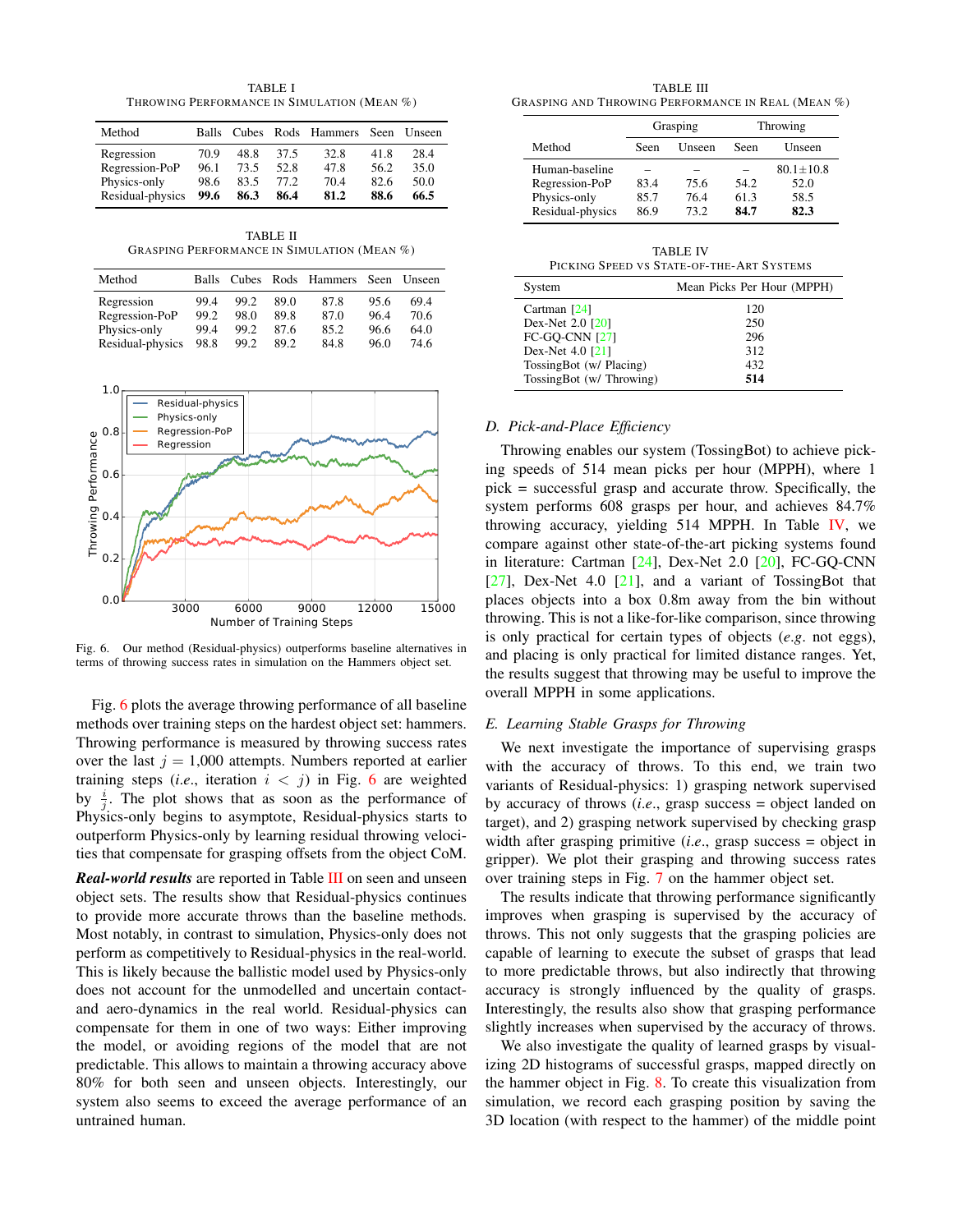

Fig. 7. Both grasping and throwing success rates of Residual-physics policies improve when grasps are supervised by the accuracy of throws (blue), versus when grasps are supervised by a heuristic that checks grasp width (purple).

between gripper fingertips after each successful grasp. We then project the grasping positions recorded over 15,000 training steps onto a 2D histogram, where darker regions indicate more grasps. The silhouette of the hammer is outlined in black, with a green dot indicating its CoM. We illustrate the grasp histograms of three policies: Residual-physics with grasping supervised by heuristic that checks grasp width after grasping primitive (left), Residual-physics with grasping supervised by accuracy of throws (middle), and Physics-only with grasping supervised by accuracy of throws (right).

The differences between left and middle histograms indicate that leveraging accurate throws as a supervisory signal encourages the grasping policy to learn a more restricted but stable set of grasps: slightly further from the CoM to avoid unintentional collisions between the fingers and rest of the object at the moment of release, but also further from the ends of the handle to avoid less predictable throws. The differences between middle and right histograms show that when using only ballistics for the throwing module *(i.e., without learning* throwing), the grasping policy seems to further optimize for grasps that closer to the CoM. This leads to a more restricted set of grasps in contrast to Residual-physics, where the throwing can learn to compensate respectively. More examples and analysis in Sec. VIII-E of the appendix.

#### F. Generalizing to New Target Locations

To explore how the trained policies generalize to new target locations, we displace the locations of the boxes in both the horizontal plane from where they were during training, such that there is no overlap between training and testing locations. For this experiment, we set in simulation 12 training boxes and 12 testing boxes; while in real settings, we set 4 training and 4 testing boxes (limited by physical setup). We record each model's throwing performance on seen objects over these new box locations across  $1,000$  testing steps in Table V.

We observe that in both simulated and real experiments, Residual-physics significantly outperforms the regression baseline. The performance margin in this scenario illustrates how Residual-physics leverages the generalization of the



Fig. 8. Projected 2D histograms of successful grasping positions on hammers in simulation: show that 1) leveraging accuracy of throws as supervision enables the grasping policy to learn a more restricted but stable set of grasps, while 2) learning throwing in general helps to relax this constraint.

| <b>TABLE V</b>                        |  |
|---------------------------------------|--|
| Throwing to Unseen Locations (Mean %) |  |

| Method                         | Simulation   | Real         |
|--------------------------------|--------------|--------------|
| Regression-PoP<br>Physics-only | 26.5<br>79.6 | 32.7<br>62.2 |
| Residual-physics               | 87.2         | 83.9         |

ballistic equations to adapt to new target locations.

## VII. DISCUSSION AND FUTURE WORK

This paper presents a framework for jointly learning grasping and throwing policies that enable TossingBot to pick-andthrow arbitrary objects from an unstructured bin into boxes located outside its maximum reach range at 500+ MPPH. We show that a key is the use of *Residual Physics*, a hybrid controller that leverages deep learning to predict residuals on top of control parameters estimated with physics. The combination enables the data-driven predictions to focus on learning the aspects of dynamics that are difficult to model analytically. Our experiments in both simulation and real settings show that the system: 1) learns to improve grasps for throwing through joint training from trial and error, and 2) performs significantly better with Residual Physics than comparable alternatives.

The proposed system is a prototype with several limitations that suggest directions for future work. First, it assumes that objects are robust enough to withstand forces encountered when thrown  $-$  further work is required to train networks to predict motions that account for fragile objects. Second, it infers object-centric properties and dynamics only from visual data (an RGB-D image of the bin) – exploring additional sensing modalities such as force-torque or tactile may enable the system to better react to new objects and better adapt its throwing velocities. Finally, we have so far demonstrated the benefits of Residual Physics only in the context of throwing - investigating how the idea generalizes to other tasks is a promising direction for future research.

#### **ACKNOWLEDGMENTS**

We would like to thank the team members of Robotics at Google for insightful discussions and technical support. We are also grateful for hardware and financial support from Amazon, Intel, NVIDIA, ABB Robotics, and Mathworks.